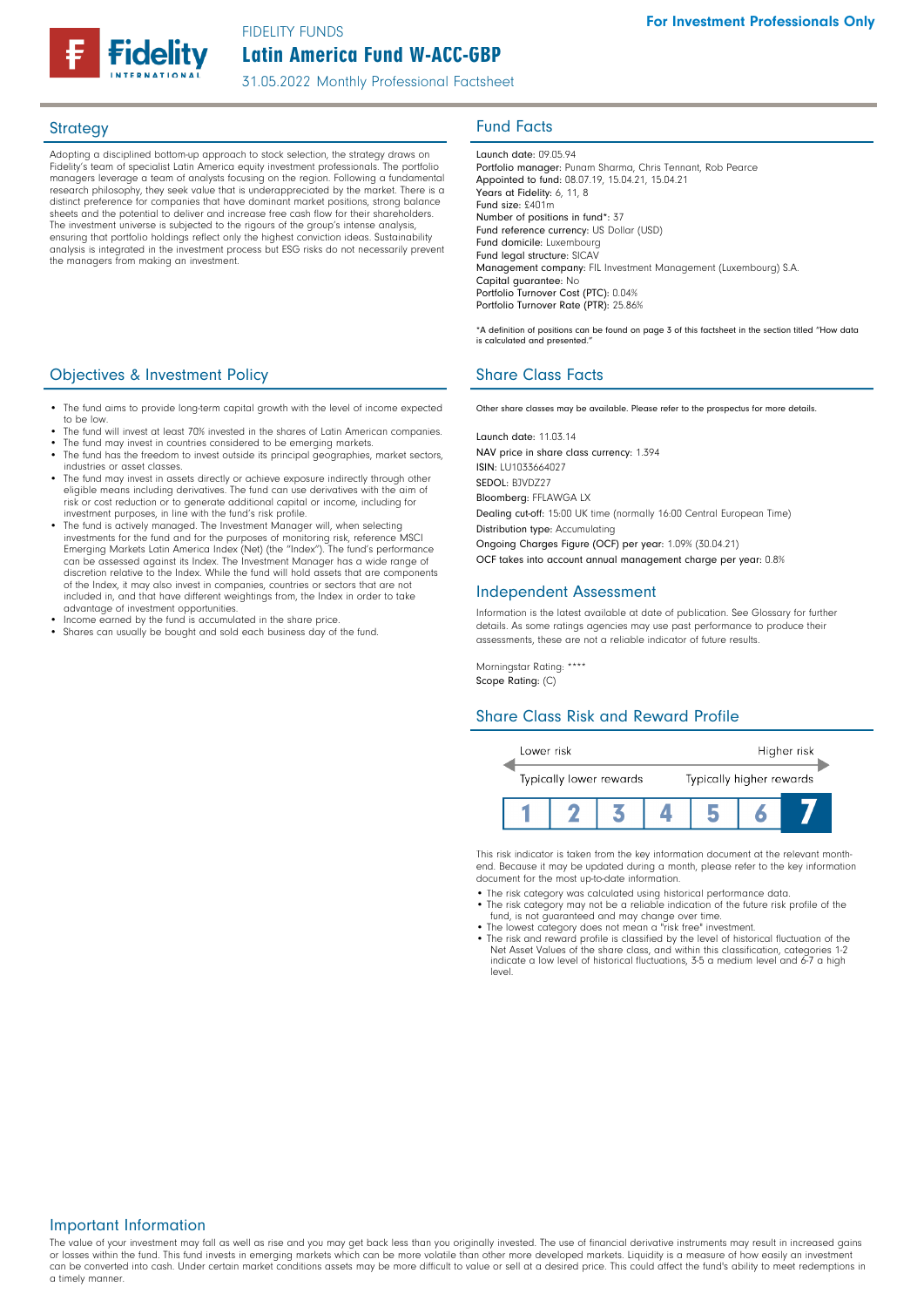

Past performance is not a reliable indicator of future results. The fund's returns can be affected by fluctuations in currency exchange rates.

# Performance Comparator(s)

Peer Group Universe

Market index from 01.04.16 MSCI Emerging Markets Latin America Index (Net) Morningstar EAA Fund Latin America Equity

Market index is for comparative purposes only unless specifically referenced in the Objectives & Investment Policy on page 1. The same index is used in the positioning tables on this factsheet. Where the effective date for the current market index is after the share class launch date, full history is available from Fidelity.

#### Cumulative performance in GBP (rebased to 100)



Performance is shown for the last five years (or since launch for funds launched within that period).

# Performance for calendar years in GBP (%)



#### 16.7  $\frac{4}{2}$ 87.6 **2.6**  $\overline{\Xi}$  $\delta$ œ  $\frac{8}{2}$ 80.0 80.5 31.05.18<br>31.05.19 31.05.19 31.05.20<br>31.05.21 31.05.21<br>31.05.22 31.05.17 31.05.18 31.05.20 **Fund** Index

# Volatility & Risk (3 years)

| Annualised Volatility: fund (%) | 29.99   | <b>Annualised Alpha</b>       | $-2.10$ |
|---------------------------------|---------|-------------------------------|---------|
| <b>Relative Volatility</b>      | 0.97    | Beta                          | 0.93    |
| Sharpe Ratio: fund              | $-0.03$ | Annualised Tracking Error (%) | 9.13    |
|                                 |         | Information Ratio             | $-0.25$ |
|                                 |         | R <sup>2</sup>                | 0.91    |

Calculated using month-end data points. Definitions of these terms can be found in the Glossary section of this factsheet.

# Performance to 31.05.22 in GBP (%)

|                                    |                          |                          |            |      |        |      | Since       |
|------------------------------------|--------------------------|--------------------------|------------|------|--------|------|-------------|
|                                    | 1 <sub>m</sub>           | 3m                       | <b>YTD</b> | 1yr  | 3yr    | 5yr  | $11.03.14*$ |
| Fund cumulative growth             | $-0.2$                   | 6.1                      | 15.5       | 1.8  | $-2.0$ | 13.4 | 39.4        |
| Index cumulative growth            | 7.8                      | 13.3                     | 28.7       | 17.1 | 5.1    | 20.7 | 50.9        |
| Fund annualised growth             | $\overline{\phantom{a}}$ | $\overline{\phantom{a}}$ | $\sim$     | 1.8  | $-0.7$ | 2.6  | 4.1         |
| Index annualised growth            | $\overline{\phantom{0}}$ | $\sim$                   | $\sim$     | 17.1 | 1.7    | 3.8  | 5.1         |
| Ranking within Peer Group Universe |                          |                          |            |      |        |      |             |
| Y-USD                              | 36                       | 35                       | 35         | 32   | 19     | 14   |             |
| Total number of funds              | 39                       | 39                       | 39         | 38   | 35     | 30   |             |
| Quartile ranking**                 | 4                        | $\overline{4}$           | 4          | 4    | 3      | 2    |             |

Source of fund performance and volatility and risk measures is Fidelity. Performance is excluding initial charge. Basis: nav-nav with income reinvested, in GBP, net of fees. If you took an initial charge of 5.25% from an investment, this is the equivalent of reducing a growth rate of 6% per annum over 5 years to 4.9%. This is the highest initial charge applicable, if the<br>initial charge you pay is less tha providers such as Morningstar.

\*Performance commencement date.

\*\*Quartile rank is for the fund's primary share class as identified by Morningstar, which may be different than the share class detailed in this factsheet and refers to performance over time rated on a scale of 1-4. A ranking of 1 indicates that the item being ranked is in the top 25% of the sample and so on. Rankings are based on a performance record that is included in the Peer Group Universe. In line with Investment Association methodology, this record may include a track record extension from a legacy share class and the record may not be the same class of this factsheet. Quartile ranking is an internal Fidelity International calculation. Ranking may vary by share class.

#### Performance for 12 month periods in GBP (%)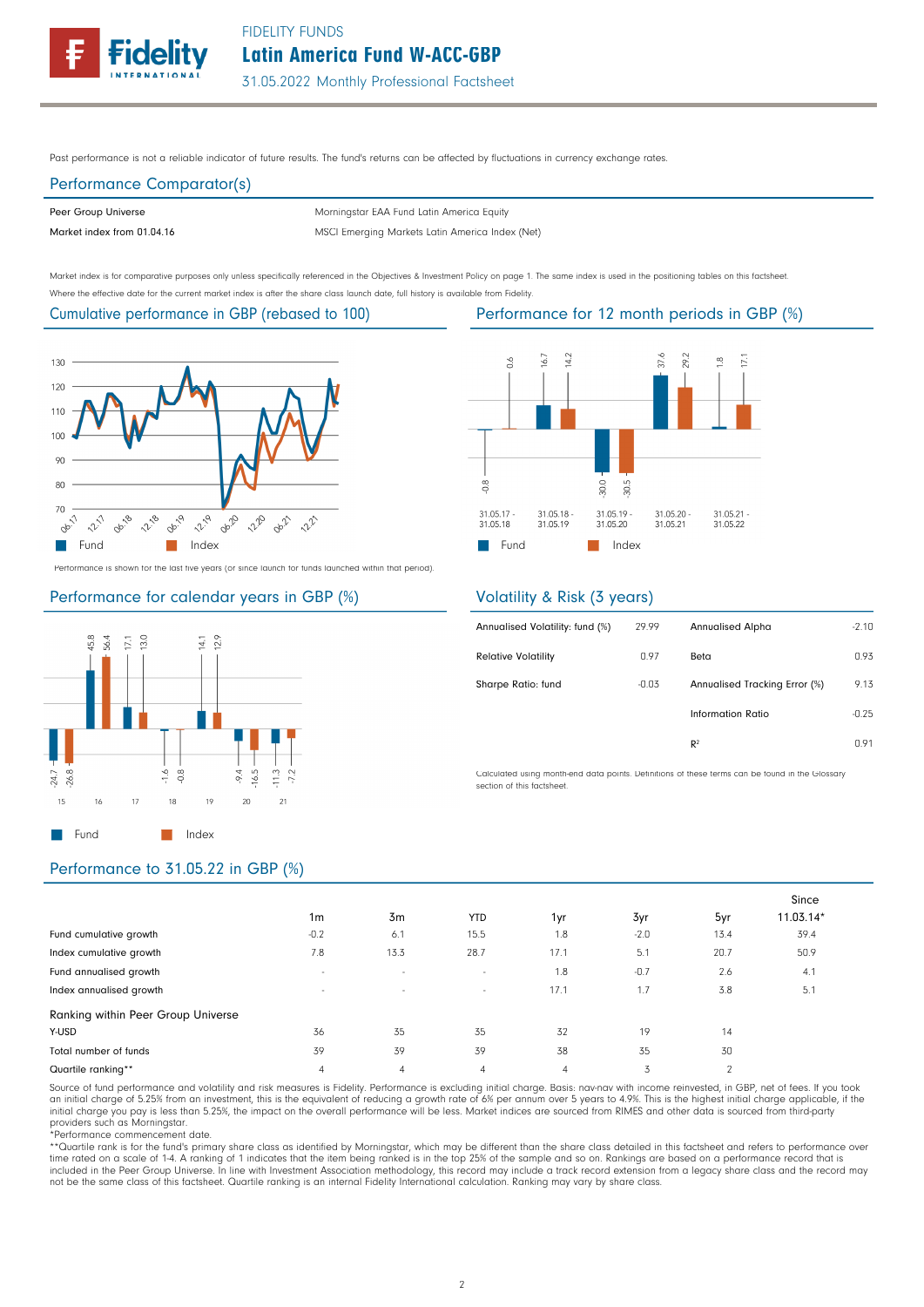

This factsheet contains information about the composition of the fund at a particular point in time. It aims to help you understand how the fund manager is positioned to achieve the fund's objectives.

The Equity Exposure table below provides an overall view of the fund. This represents - in percentage terms - how much of the fund is invested in the market. The higher the figure, the more the fund will take part in any market rises (or falls).

The definitions section provides a more comprehensive explanation of the individual elements in the table.

The exposure and positioning tables on page 4 break the fund down into a number of different views, each providing a different perspective on the fund's investments.

# Introduction **Introduction How data is calculated and presented**

Portfolio composition data has been calculated and presented according to several general principles, which are listed below.

- **Aggregation:** all investments, including derivatives, linked to a particular issuing company have been combined to form a total percentage holding for each company. The aggregate holding is referred to in this factsheet as a position. Where a company is listed in two separate countries, each listing may be classified as a separate issuing company. Exchange Traded Funds (ETFs) and derivatives on ETFs are treated as individual securities – ie not aggregated.

**Categorisation:** for investments that have underlying securities we use the attributes of the underlying issuing company or common share to determine the appropriate sector, market capitalisation band and geographic area.

- **Derivatives:** all derivatives are included on an exposure basis and, where necessary, are delta-adjusted. Delta-adjusting expresses derivatives in terms of the equivalent number of shares that would be needed to generate the same return.

"Basket" securities: securities that represent a number of company shares - like index futures or options - are allocated to categories (such as sector) whenever possible. Otherwise they are included in the "Other Index / Unclassified" category.

# Equity Exposure (% TNA)

| Equity          | Exposure<br>(% TNA)<br>96.2 |
|-----------------|-----------------------------|
| Other           | 0.0                         |
| Uninvested Cash | 3.8                         |

#### Definition of terms:

Equity: the percentage of the fund that is currently invested in the equity market.

Other: the value of any non-equity investments (excluding cash funds) expressed as a percentage of fund TNA.

Uninvested cash: this is 100% minus the fund's Equity exposure and minus Other. This leaves any residual cash exposure that is not invested in shares or via derivatives. % TNA: Data is presented as a percentage of TNA, which stands for Total Net Assets (the value of all the fund's assets after the deduction of any liabilities).

## Active Money

Active Money

64.0%

This is the sum of the fund's overweight positions (including effective cash) when compared to the market index.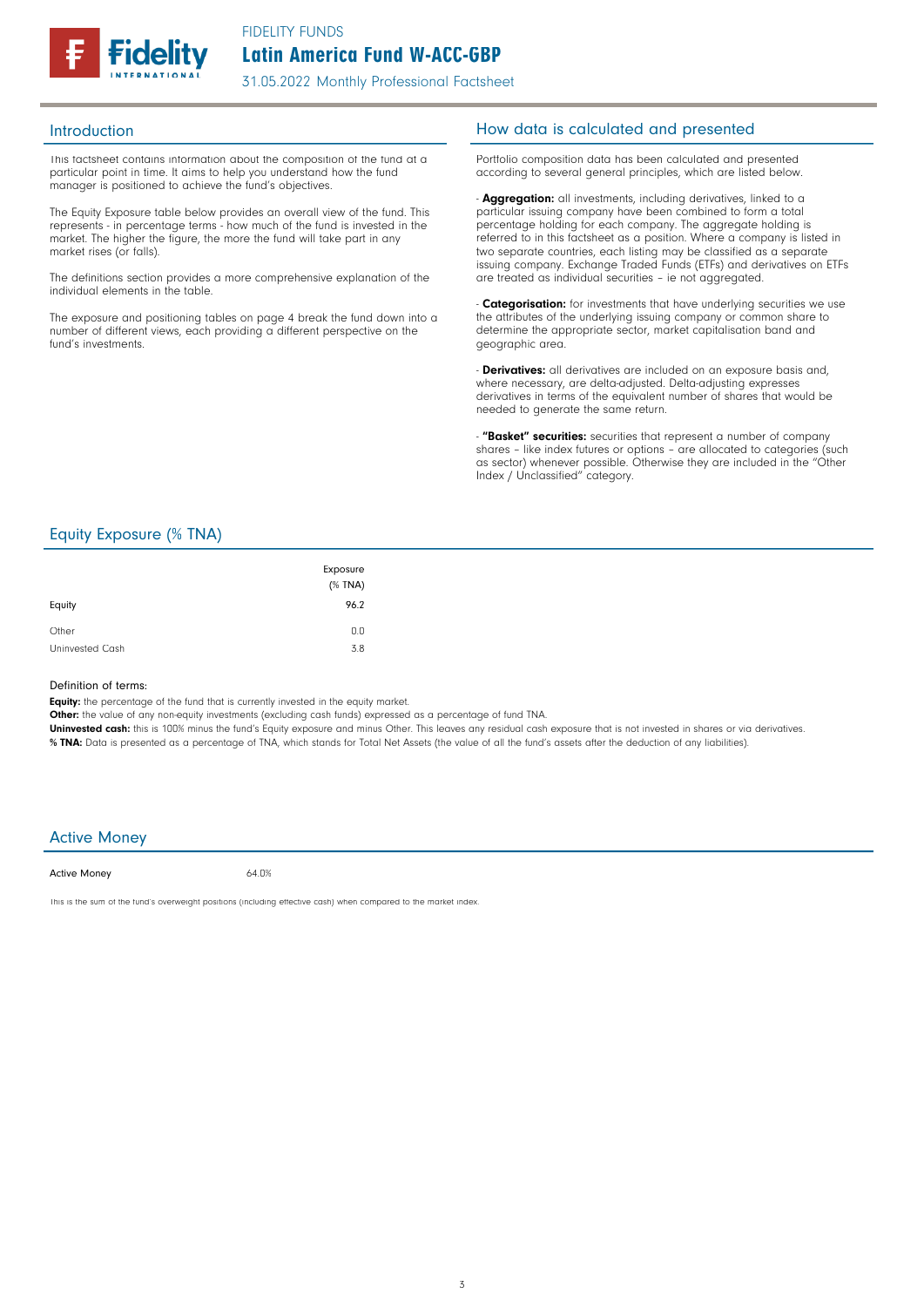

# Latin America Fund W-ACC-GBP FIDELITY FUNDS

31.05.2022 Monthly Professional Factsheet

100.0

| <b>GICS Sector</b>            | Fund | Index | Relative | GBP              |
|-------------------------------|------|-------|----------|------------------|
| Financials                    | 23.3 | 24.8  | $-1.5$   | >10 <sub>k</sub> |
| <b>Materials</b>              | 22.7 | 24.3  | $-1.5$   | $5 - 10$         |
| Industrials                   | 16.8 | 6.6   | 10.2     | $1-5b$           |
| Energy                        | 10.6 | 12.1  | $-1.5$   | $0-1b$           |
| <b>Consumer Discretionary</b> | 7.2  | 3.1   | 4.2      | Tota             |
| <b>Consumer Staples</b>       | 7.0  | 14.0  | $-7.0$   | Inde             |
| Information Technology        | 5.5  | 0.5   | 5.0      | Tota             |
| <b>Health Care</b>            | 3.1  | 2.0   | 1.1      |                  |
| <b>Utilities</b>              | 0.0  | 4.3   | $-4.3$   |                  |
| Real Estate                   | 0.0  | 0.5   | $-0.5$   |                  |
| <b>Communication Services</b> | 0.0  | 7.8   | $-7.8$   |                  |
| <b>Total Sector Exposure</b>  | 96.2 | 100.0 |          |                  |
| Other Index / Unclassified    | 0.0  | 0.0   |          |                  |
| <b>Total Equity Exposure</b>  | 96.2 | 100.0 |          |                  |
|                               |      |       |          |                  |

# Sector/Industry Exposure (% TNA) Market Capitalisation Exposure (% TNA)

| GBP                                                  | Fund        | Index        | Relative |
|------------------------------------------------------|-------------|--------------|----------|
| $>10$ bn                                             | 46.9        | 62.5         | $-15.6$  |
| 5-10 <sub>bn</sub>                                   | 15.5        | 15.9         | $-0.4$   |
| $1-5$ bn                                             | 18.5        | 16.0         | 2.5      |
| $0-1$ bn                                             | 13.3        | 0.0          | 13.3     |
| <b>Total Market Cap Exposure</b>                     | 94.1        | 94.4         |          |
| Index / Unclassified<br><b>Total Equity Exposure</b> | 2.1<br>96.2 | 5.6<br>100.0 |          |

# Geographic Exposure (% TNA) Geographic Exposure (% TNA)

Other Index / Unclassified

|                                  | Fund | Index | Relative |
|----------------------------------|------|-------|----------|
| Brazil                           | 58.3 | 61.8  | $-3.5$   |
| Mexico                           | 25.4 | 25.8  | $-0.4$   |
| <b>USA</b>                       | 4.3  | 0.9   | 3.4      |
| Zambia                           | 2.7  | 0.0   | 2.7      |
| Canada                           | 2.1  | 0.0   | 2.1      |
| Grand Cayman (UK Overseas Ter)   | 1.8  | 0.0   | 1.8      |
| Argentina                        | 1.7  | 0.0   | 1.7      |
| Chile                            | 0.0  | 6.2   | $-6.2$   |
| Peru                             | 0.0  | 2.7   | $-2.7$   |
| Colombia                         | 0.0  | 2.6   | $-2.6$   |
| <b>Total Geographic Exposure</b> | 96.2 | 100.0 |          |
| Other Index / Unclassified       | 0.0  | 0.0   |          |
| Total Fauity Exposure            | 96.2 | 100n  |          |

| Latin America                  | 87.1 | 99.1  | $-12.0$ |
|--------------------------------|------|-------|---------|
| North America                  | 6.4  | 0.9   | 5.5     |
| Sub-Saharan Africa             | 2.7  | 0.0   | 2.7     |
| <b>Total Regional Exposure</b> | 96.2 | 100.0 |         |

Fund Index Relative

0.0 100.0

0.0 96.2

#### Top Positions (% TNA)

Total Equity Exposure

|                                       | <b>GICS Sector</b>      |
|---------------------------------------|-------------------------|
| PETROLEO BRASILEIRO-PETROBRAS         | Energy                  |
| <b>VALF SA</b>                        | Materials               |
| BANCO BRADESCO SA                     | Financials              |
| B3 SA BRASIL BOLSA BALCAO             | Financials              |
| <b>GRUPO MEXICO SAB DE CV</b>         | Materials               |
| <b>GRUPO FINANC BANORTE SAB DE CV</b> | Financials              |
| WAL MART DE MEXICO SAB DE CV          | <b>Consumer Staples</b> |
| LOCALIZA RENT A CAR SA                | Industrials             |
| VAMOS LOCACAO DE CAMINHOES            | Industrials             |
| HAPVIDA PARTICIPACOES F               | Health Care             |

# Top Overweight Positions (% TNA) Top Underweight Positions (% TNA)

|                               | Fund | Index | Relative |
|-------------------------------|------|-------|----------|
| VAMOS LOCACAO DE CAMINHOES    | 3.4  | 0.0   | 3.4      |
| LOCALIZA RENT A CAR SA        | 4.0  | 1.2   | 2.8      |
| FIRST QUANTUM MINERALS LTD    | 2.7  | 0.0   | 2.7      |
| MFRCADOLIBRE INC              | 2.7  | 0.0   | 27       |
| B3 SA BRASIL BOLSA BALCAO     | 5.2  | 2.7   | 2.5      |
| ROLSA MEXICANA DE VALORES SA  | 2.5  | 0.0   | 2.5      |
| <b>GRUPO MEXICO SAB DE CV</b> | 4.9  | 2.5   | 7.4      |
| ARMAC LOCACAO LOGISTICA F     | 2.3  | 0.0   | 2.3      |
| TOTVS SA                      | 2.8  | 0.5   | 2.3      |
| <b>TERNIUM SA</b>             | 21   | 0.0   | 21       |

## Positions Concentration (% TNA)

|        | Fund | Index |
|--------|------|-------|
| Top 10 | 47.9 | 49.1  |
| Top 20 | 72.9 | 64.5  |
| Top 50 | 96.2 | 87.0  |

Definition of terms:<br>
Top Positions: these din the positioning tables on this page is the index defined in the Performance Comparator(s) section on page 2 of this factsheet.<br>
ITOP Positions: those companies in which the la

# Total Equity Exposure

| Geographic Location | Fund | Index | Relative |  |
|---------------------|------|-------|----------|--|
| Brazil              | 7.1  | 9.2   | $-2.0$   |  |
| Brazil              | 5.8  | 12.2  | $-6.4$   |  |
| Brazil              | 5.7  | 4.7   | 1.0      |  |
| Brazil              | 5.2  | 2.7   | 2.5      |  |
| Mexico              | 4.9  | 2.5   | 2.4      |  |
| Mexico              | 4.5  | 2.7   | 1.7      |  |
| Mexico              | 4.3  | 3.1   | 1.2      |  |
| Brazil              | 4.0  | 1.2   | 2.8      |  |
| Brazil              | 3.4  | 0.0   | 3.4      |  |
| Brazil              | 3.1  | 1.0   | 2.1      |  |

|                               | Fund | Index | Relative |
|-------------------------------|------|-------|----------|
| VALF SA                       | 5.8  | 12.2  | $-6.4$   |
| AMERICA MOVIL SAB DE CV       | 0.0  | 5.3   | $-5.3$   |
| ITAU UNIBANCO HOLDING SA      | 0.0  | 4.4   | $-4.4$   |
| FOMENTO FCO MEX SAB DE CV     | 0.0  | 7.4   | $-2.4$   |
| SOC OUIMICA Y MINERA DE CHILE | 0.0  | 7.4   | $-2.4$   |
| <b>AMREV SA</b>               | 0.0  | 2.3   | $-2.3$   |
| PETROLEO BRASILEIRO-PETROBRAS | 7.1  | 9.2   | $-2.0$   |
| <b>CREDICORP LTD</b>          | 0.0  | 1.5   | $-1.5$   |
| <b>ITAUSA SA</b>              | 0.0  | 1.5   | $-1.5$   |
| WFG SA                        | 0.0  | 1.5   | $-1.5$   |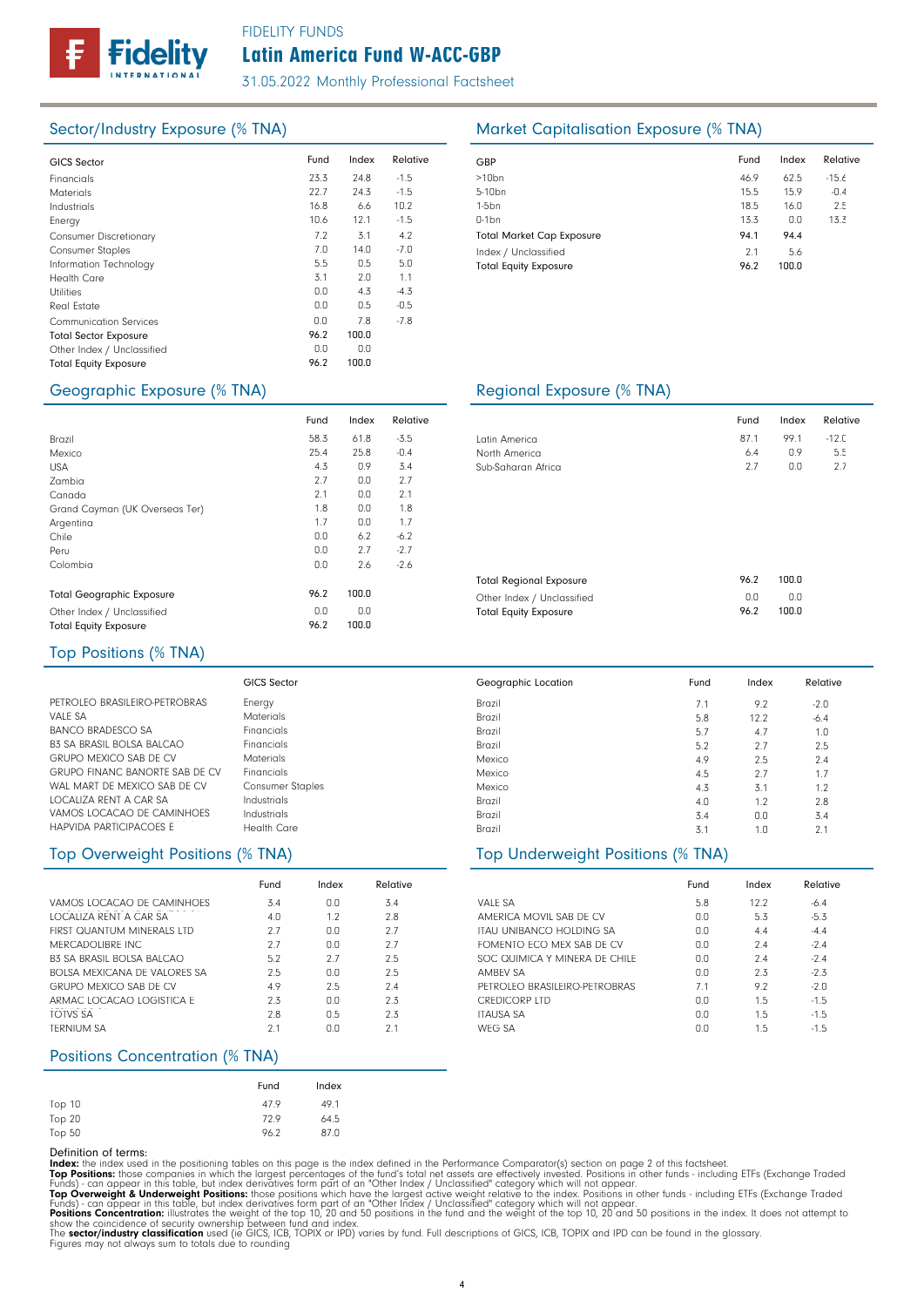FIDELITY FUNDS delitv

#### **Attribution**

Performance attribution is produced in the currency shown below. For funds with multiple share classes, the attribution return reflects the aggregate performance across all the share classes. It may therefore deviate from the published return for a particular share class. When using the analysis for hedged share classes, please consider that the attribution is shown before the impact of hedging.

The contributions shown in the tables are before the impact of charges. If charges are applied, their effect is captured in the "Other" category in the tables and will also be reflected in the fund return.

All investments, including derivatives, linked to a particular issuing company have been combined to form a total percentage for each issuing company.

The sector/industry and geographic contribution tables (where relevant) display a maximum of eleven individual entries. Where applicable, only top five and bottom five are listed, with the remaining contribution shown in the "Other Sectors" or "Others" category.

| Currency of attribution       | US Dollar (USD) |
|-------------------------------|-----------------|
| One month relative return (%) | $-7.78$         |

## Position Contribution (%) 2 and 2 and 2 and 2 and 2 and 2 and 2 and 2 and 2 and 2 and 2 and 2 and 2 and 2 and 2 and 2 and 2 and 2 and 2 and 2 and 2 and 2 and 2 and 2 and 2 and 2 and 2 and 2 and 2 and 2 and 2 and 2 and 2 an

| TOP CONTRIBUTORS                    | Average<br>Relative<br>Weight | Relative<br>Performance<br>Contribution | TOP DETRACTORS                           | Average<br>Relative<br>Weight | Relative<br>Performance<br>Contribution |
|-------------------------------------|-------------------------------|-----------------------------------------|------------------------------------------|-------------------------------|-----------------------------------------|
| WFG SA                              | $-1.6$                        | 0.35                                    | MERCADOLIBRE INC.                        | 2.9                           | $-1.02$                                 |
| FOMENTO FCO MEX SAB DE CV           | $-2.5$                        | 0.19                                    | HAPVIDA PARTICIPACOES E INVESTIMENTOS SA | 2.3                           | $-0.79$                                 |
| VAMOS LOCACAO DE CAMINHOES MAQUINAS | 3.5                           | 0.18                                    | SOC QUIMICA Y MINERA DE CHILE            | $-2.1$                        | $-0.60$                                 |
| MAGAZINE LUIZA SA                   | $-0.4$                        | 0.14                                    | PET CENTER COMERCIO E PARTICIPACOES SA   | 1.7                           | $-0.55$                                 |
| <b>AMBEV SA</b>                     | $-2.3$                        | 0.14                                    | TOTVS SA                                 | 2.4                           | $-0.54$                                 |
| 3R PETROLEUM OLEO E GAS SA          | 0.9                           | 0.12                                    | PETROLEO BRASILEIRO-PETROBRAS            | $-2.8$                        | $-0.47$                                 |
| AMFRICANAS SA                       | $-0.5$                        | 0.11                                    | <b>GLOBANT SA</b>                        | 1.8                           | $-0.46$                                 |
| <b>VIBRA ENFRGIA SA</b>             | $-0.8$                        | 0.10                                    | <b>GRUPO AFROPORTUARIO PAC SAB CV</b>    | 2.2                           | $-0.38$                                 |
| CIELO SA                            | 0.8                           | 0.09                                    | CONTROLADORA VUELA COMPANIA DE           | 1.8                           | $-0.32$                                 |
| NATURA & CO HOLDING SA              | $-0.5$                        | 0.09                                    | XP INC                                   | 1.6                           | $-0.32$                                 |

Positions in other funds - including ETFs (Exchange Traded Funds) - can appear in this table, but index derivatives form part of an "Index / Unclassified" category which will appear in the table(s) below when relevant.

| Sector/Industry Contribution (%) |                               |          |                                            | 1 month                               | Geographic Contribution (%) |                               |                       |                         | 1 month                           |
|----------------------------------|-------------------------------|----------|--------------------------------------------|---------------------------------------|-----------------------------|-------------------------------|-----------------------|-------------------------|-----------------------------------|
| CONTRIBUTIONS TO RELATIVE RETURN |                               |          | <b>CONTRIBUTIONS TO RELATIVE RETURN</b>    |                                       |                             |                               |                       |                         |                                   |
| <b>GICS Sector</b>               | Average<br>Relative<br>Weight | Security | Sector/<br>Industry<br>Selection Selection | Total<br>Relative<br>Contributi<br>on |                             | Average<br>Relative<br>Weight | Security<br>Selection | Geographic<br>Selection | Total<br>Relative<br>Contribution |
| <b>Consumer Staples</b>          | $-6.7$                        | $-0.04$  | 0.33                                       | 0.29                                  | Peru                        | $-2.8$                        | 0.00                  | 0.19                    | 0.19                              |
| <b>Utilities</b>                 | $-4.3$                        | 0.00     | 0.07                                       | 0.07                                  | Colombia                    | $-2.4$                        | 0.00                  | $-0.13$                 | $-0.13$                           |
| Real Estate                      | $-0.6$                        | 0.00     | 0.06                                       | 0.06                                  | Grand Cayman (UK)           | 1.8                           | $-0.15$               | 0.00                    | $-0.15$                           |
| <b>Communication Services</b>    | $-7.9$                        | 0.00     | 0.02                                       | 0.02                                  | Canada                      | 4.9                           | $-0.43$               | 0.00                    | $-0.43$                           |
| Energy                           | $-2.4$                        | $-0.46$  | $-0.21$                                    | $-0.67$                               | Argentina                   | 1.8                           | $-0.46$               | 0.00                    | $-0.46$                           |
| <b>Health Care</b>               | 1.3                           | $-0.50$  | $-0.27$                                    | $-0.76$                               | Chile                       | $-5.9$                        | 0.00                  | $-0.55$                 | $-0.55$                           |
| Industrials                      | 10.7                          | $-0.26$  | $-0.54$                                    | $-0.80$                               | <b>United States</b>        | 2.9                           | $-1.02$               | 0.00                    | $-1.02$                           |
| Information Technology           | 5.0                           | $-0.10$  | $-0.81$                                    | $-0.90$                               | Mexico                      | 0.5                           | $-1.32$               | 0.00                    | $-1.32$                           |
| <b>Materials</b>                 | $-0.8$                        | $-1.59$  | $-0.02$                                    | $-1.61$                               | Brazil                      | $-2.8$                        | $-4.03$               | $-0.01$                 | $-4.04$                           |
| <b>Consumer Discretionary</b>    | 4.7                           | $-1.32$  | $-0.41$                                    | $-1.73$                               |                             |                               |                       |                         |                                   |
| Financials                       | $-1.2$                        | $-1.85$  | $-0.03$                                    | $-1.88$                               |                             |                               |                       |                         |                                   |
|                                  |                               |          |                                            |                                       | <b>Total Primary Assets</b> | $-2.0$                        | $-7.41$               | $-0.51$                 | $-7.91$                           |
| <b>Total Primary Assets</b>      | $-2.0$                        | $-6.11$  | $-1.80$                                    | $-7.91$                               | Other*                      | 2.0                           |                       |                         | 0.13                              |
| Other*                           | 2.0                           |          |                                            | 0.13                                  | <b>TOTAL</b>                | 0.0                           |                       |                         | $-7.78$                           |
| <b>TOTAL</b>                     | 0.0                           |          |                                            | $-7.78$                               |                             |                               |                       |                         |                                   |

\*Other includes portfolio components not already listed such as cash, expenses and other miscellaneous items.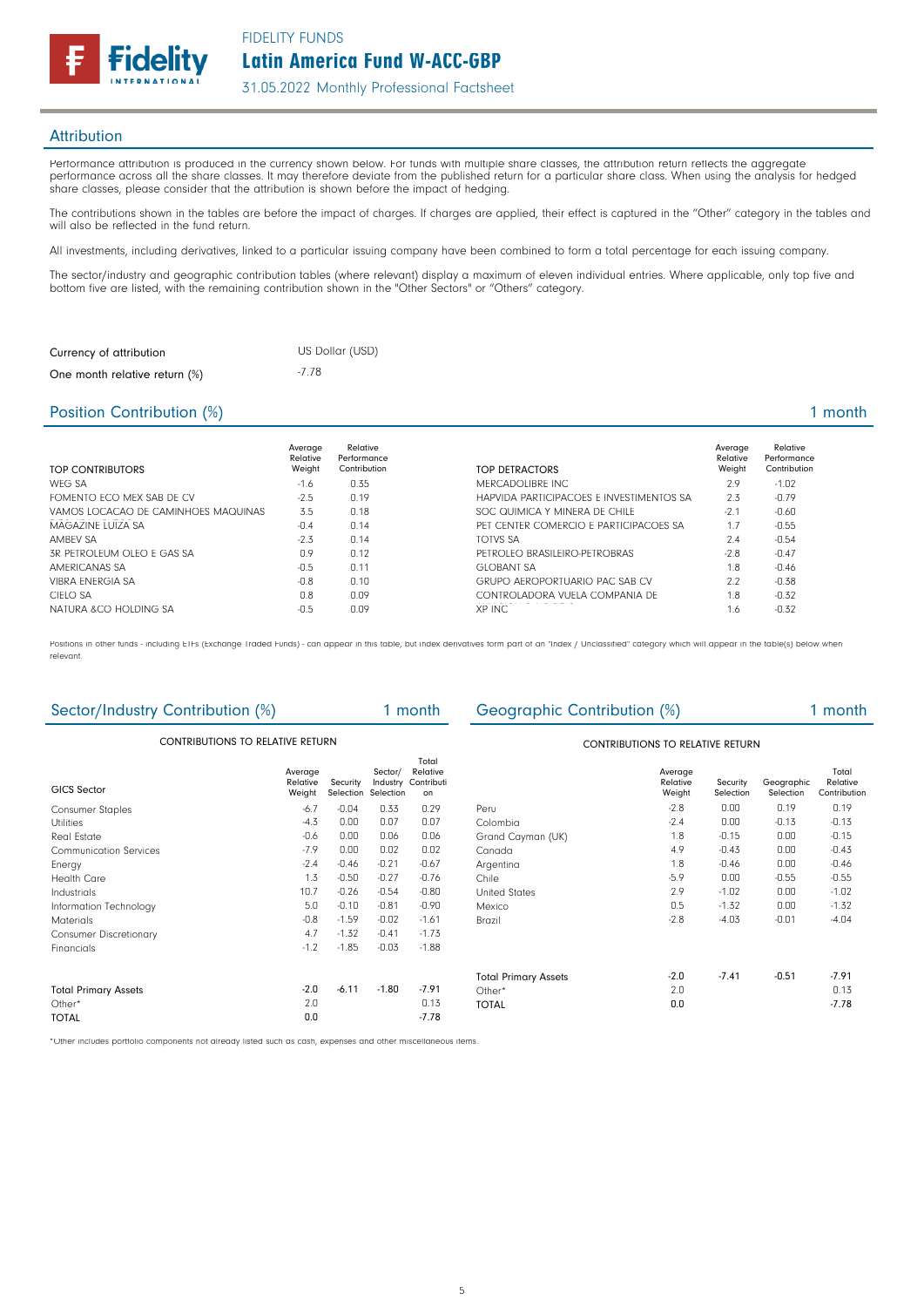

#### ESG Metrics

The factsheet is a snapshot of the portfolio at the date indicated above. ESG ratings distribution may vary over time. Representation of this data is for informational purposes only. If<br>the SFDR classification is shown as website at www.fidelityinternational.com

# Sustainability Characteristics (31.05.2022)

|                                                       | Fund       | Index |
|-------------------------------------------------------|------------|-------|
| MSCI ESG Fund Rating (AAA-CCC)                        | <b>BBB</b> | N/A   |
| Weighted Average Carbon Intensity (tCo2e/\$M Revenue) | 318.2      | 291.3 |
| Carbon Footprint (tCO2/\$M Invested)                  | 178.1      | 216.4 |
| <b>SEDR</b> Classification                            | 6          | N/A   |

# MSCI Ratings Distribution % (31.05.2022)



\*N/A will be displayed if there is no ESG data available for the fund/index or if the coverage of underlying securities is under 50%. \*NR - Not rated

#### Glossary

MSCI ESG Fund Rating: This shows the funds ESG rating based on the Quality Scores given to the fund by MSCI. This ranges from AAA, AA (Leader), A, BBB, BB (Average) to B, CCC

(Laggard).<br>**Weighted Average Carbon Intensity**: is calculated as the sum of each portfolio weight multiplied by the Co2e per \$M of Revenue of each holding. This metric provides a snapshot o

the fund's exposure to carbon-intensive companies and includes scope 1 and scope 2 carbon emissions.<br>**Carbon Footprint**: Provides a normalized snapshot of the funds contribution to carbon emissions.<br>**SFDR Classification:** and are products with ESG objectives. Article 8 funds focus on promoting ESG characteristics and this must be a primary focus of the product. Article 6 funds integrate sustainability<br>risks into investment analysis and deci

#### Disclaimer

ESG Rating Source: ©2022 MSCI ESG Research LLC. Reproduced by permission, no further distribution. MSCI ESG Research LLC and its affiliates (the "ESG Parties"), obtain information<br>from sources they consider reliable, none

reported. SFDR Classification is assigned by Fidelity in line with the EU Sustainable Financial Disclosure Regulation.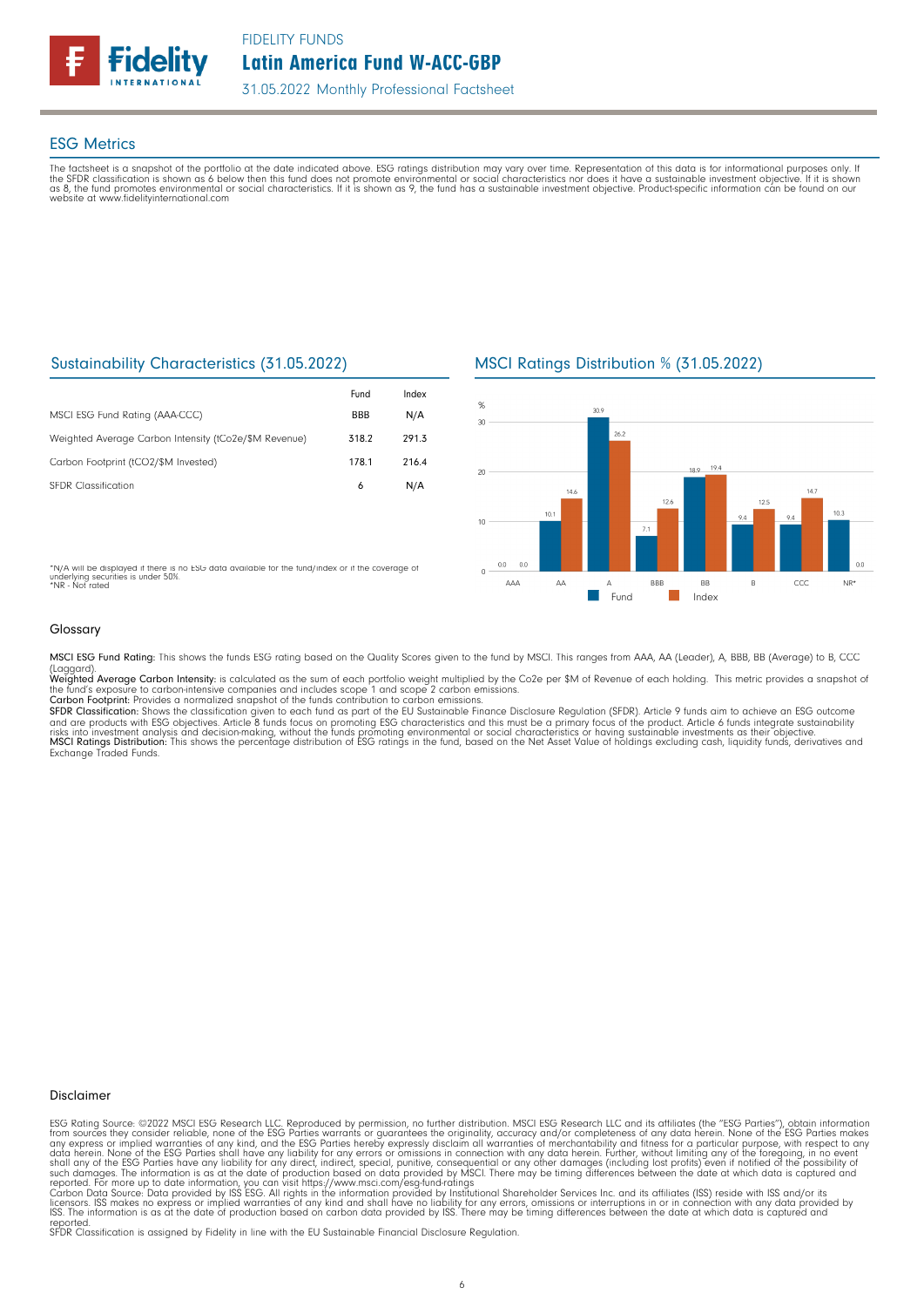## Glossary / additional notes

#### Volatility & Risk

**Annualised volatility:** a measure of how variable returns for a fund or comparative market index have been around their historical average (also known as "standard deviation"). Two funds may<br>produce the same return over a calculation is the standard deviation of 36 monthly returns presented as an annualised number. Volatility for funds and indices are calculated independently of each other

**Relative volatility:** a ratio calculated by comparing the annualised volatility of a fund to the annualised volatility of a comparative market index. A value greater than 1 indicates the fund has been<br>more volatile than t measure of 0.8 would mean the fund has been 20% less volatile than the index.

**Sharpe ratio:** a measure of a fund's risk-adjusted performance, taking into account the return on a risk-free investment. The ratio allows an investor to assess whether the fund is generating adequate the tund is generati

Annualised alpha: the difference between a fund's expected return (based on its beta) and the fund's actual return. A fund with a positive alpha has delivered more return than would be expected given its beta

**Beta:** a measure of a fund's sensitivity to market movements (as represented by a market index). The beta of the market is 1.00 by definition. A beta of 1.10 shows that the fund could be expected to<br>perform 10% better tha perform 15% worse than the market return during up markets and 15% better during down markets.

**Annualised tracking error:** a measure showing how closely a tund tollows the index to which it is being compared. It is the standard deviation of the fund's excess returns. The higher the fund's<br>tracking error, the higher

**Information ratio:** a measure ot a tund's eftectiveness in generating excess return for the level of risk taken. An information ratio of U.5 shows the fund has delivered an annualised excess return<br>equivalent to half the

Rº: a measure representing the degree to which a fund's return can be explained by the returns of a comparative market index. A value of 1 signifies the fund and index are perfectly correlated. A<br>measure of 0.5 means only correlation between fund and index).

**Ongoing charges** figure represents the charges taken from the fund over a year. It is calculated at the fund's financial year end and may vary from year to year. For classes of funds with fixed ongoing charges figure repr

For more information about charges (including details of the fund's financial year end), please consult the charges section in the most recent Prospectus.

**Historic yield**<br>The historic yield for a fund is based on its dividends declared over the preceding 12 months. It is calculated by summing the dividend rates declared in that period, divided by the price as at the date of publication. Declared dividends may not be confirmed and may be subject to change. Where 12 months of declared dividend data does not exist a historic yield will not be published.

#### Sector/industry classification

GICS: The Global Industry Classification Standard is a taxonomy mainly used across MSCI and S&P indices in which each company is assigned by its principal business activity to one of 11 sectors, 24 industry groups, 69 industries and 158 sub-industries. More information is available at http://www.msci.com/gics

**ICB:** The Industry Classitication Benchmark is a taxonomy mainly used across FTSE Russell indices in which each company is assigned by its principal business activity to one of 11 industries, 20<br>supersectors, 45 sectors a

TOPIX: Tokyo stock Price Index, commonly known as TOPIX, is a stock market index for the Tokyo Stock Exchange (TSE) in Japan, tracking all domestic companies of the exchange's First Section. It is calculated and published by the TSE.

**IPD** means the Investment Property Databank who are a provider of performance analysis and benchmarking services for investors in real estate. IPD UK Pooled Property Funds Index - All Balanced<br>Funds is a component of the

#### Independent Assessment

**Scope Fund Rating:** The rating measures how well a fund has balanced risk and reward relative to its peers. The rating is based solely on performance for funds with a five year track record. Funds<br>with a shorter history a and  $E = poor$ 

**Morningstar Star Rating for Funds:** The rating measures how well a tund has balanced risk and reward relative to its peers. Star ratings are strictly based on past performance and Morningstar<br>suggests investors use them t

**Primary share class:** is identified by Morningstar when the analysis calls for only one share class per fund to be in the peer group. It is the share class Morningstar recommends as the best proxy for the best proxy for c for the fund will have its own primary share class.

Portfolio Turnover Rate (PTR) and Portfolio Turnover Cost (PTC), where shown: SRDII does not define a methodology for these values; ours is as follows: PTR = (purchases of securities + sales of<br>securities) minus (subscript minus implicit costs.